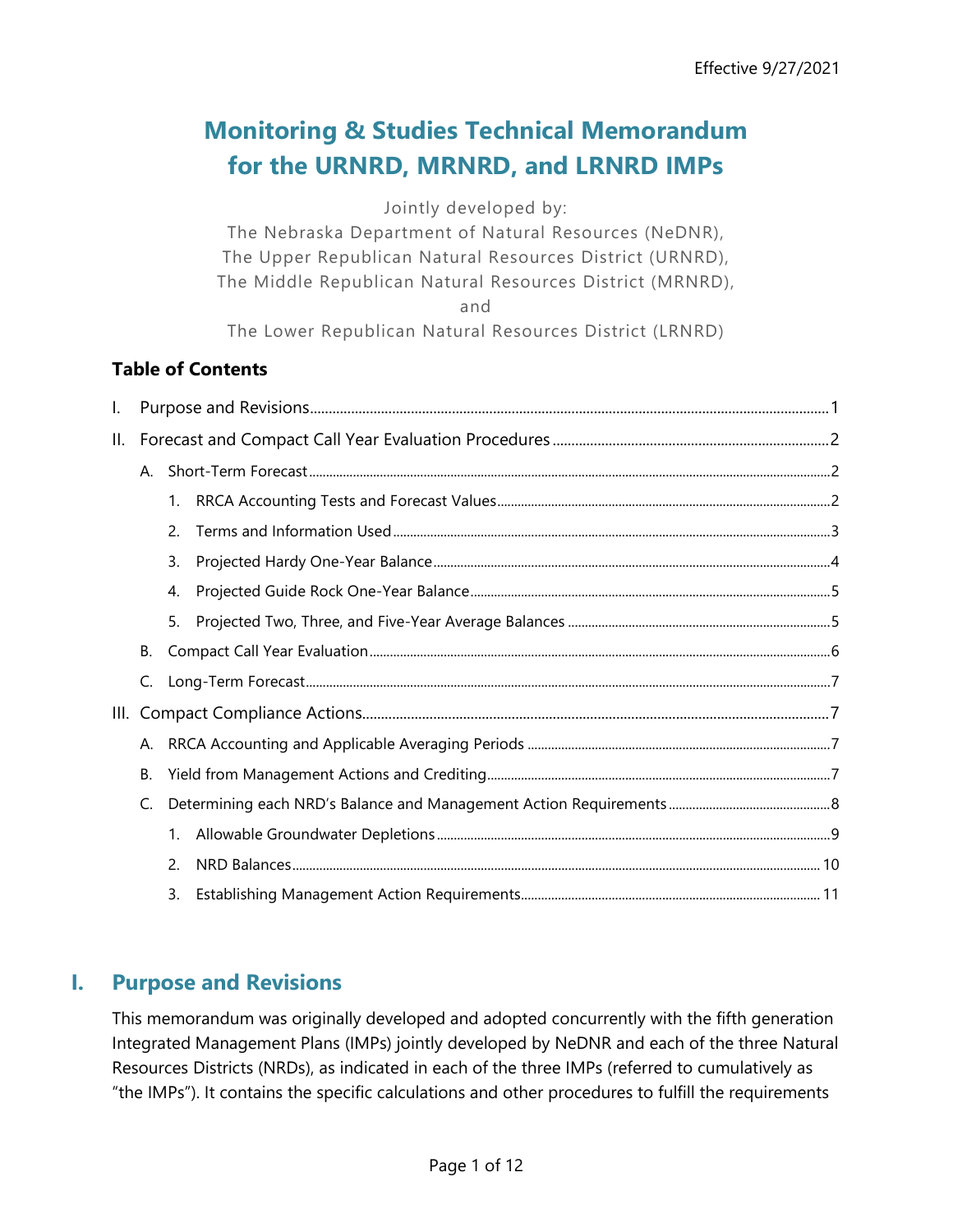of the monitoring plans in the IMPs. This memorandum should not be used in isolation; it is intended to be used together with the procedures, requirements, and definitions specified in the IMPs. For definitions of terms used throughout this document, refer to the "Definitions" section of the IMPs.

This memorandum, and the procedures contained herein, may only be revised following the technical memorandum revision process described in the "Monitoring and Studies" section of the IMPs. Once adopted, each new version of this memorandum will supersede all previous versions, as of the new memorandum's effective date.

# <span id="page-1-0"></span>**II. Forecast and Compact Call Year Evaluation Procedures**

The following sections describe the procedures used for the short-term and long-term forecasts and to determine whether a Compact Call Year is required. Prior to January 1 of each year, in compliance with *Neb. Rev. Stat.* § 46-715(6), the NeDNR, in consultation with the Republican Basin NRDs, shall forecast the maximum amount of water that may be available from streamflow for beneficial use in the short term and long term to comply with the Republican River Compact (Compact). In addition, to assist NeDNR and the NRDs with ensuring compliance with the Compact, NeDNR, in conjunction with the NRDs, shall forecast Nebraska's available water supplies, beneficial consumptive use, and Compact accounting balances and shall evaluate these forecasted values and other available information. If this evaluation indicates that additional management actions might be necessary in the coming year for Compact compliance, a Compact Call Year will be designated.

### <span id="page-1-1"></span>**A. Short-Term Forecast**

The short-term forecast will project the next year's one-year balances (projected Nebraska allocation plus projected Imported Water Supply less the projected Computed Beneficial Consumptive Use, or CBCU) at Guide Rock and Hardy, as well as the projected Guide Rock (RRCA Accounting Procedures Table 5C) and Hardy (RRCA Accounting Procedures Table 3C) accounting balances over the appropriate averaging periods.

These balances will be used in conjunction with other information to determine whether a Compact Call Year is required for the next year. NeDNR and the NRDs will review the forecasted values and other available information and determine whether additional management actions must be implemented within any NRD for Compact compliance (["Compact Call Year Evaluation,](#page-5-0)" page [6\)](#page-5-0).

### <span id="page-1-2"></span>1. RRCA Accounting Tests and Forecast Values

Nebraska's Compact compliance is evaluated at two locations: Guide Rock and Hardy. Nebraska's Compact compliance tests use five-year averaging upstream of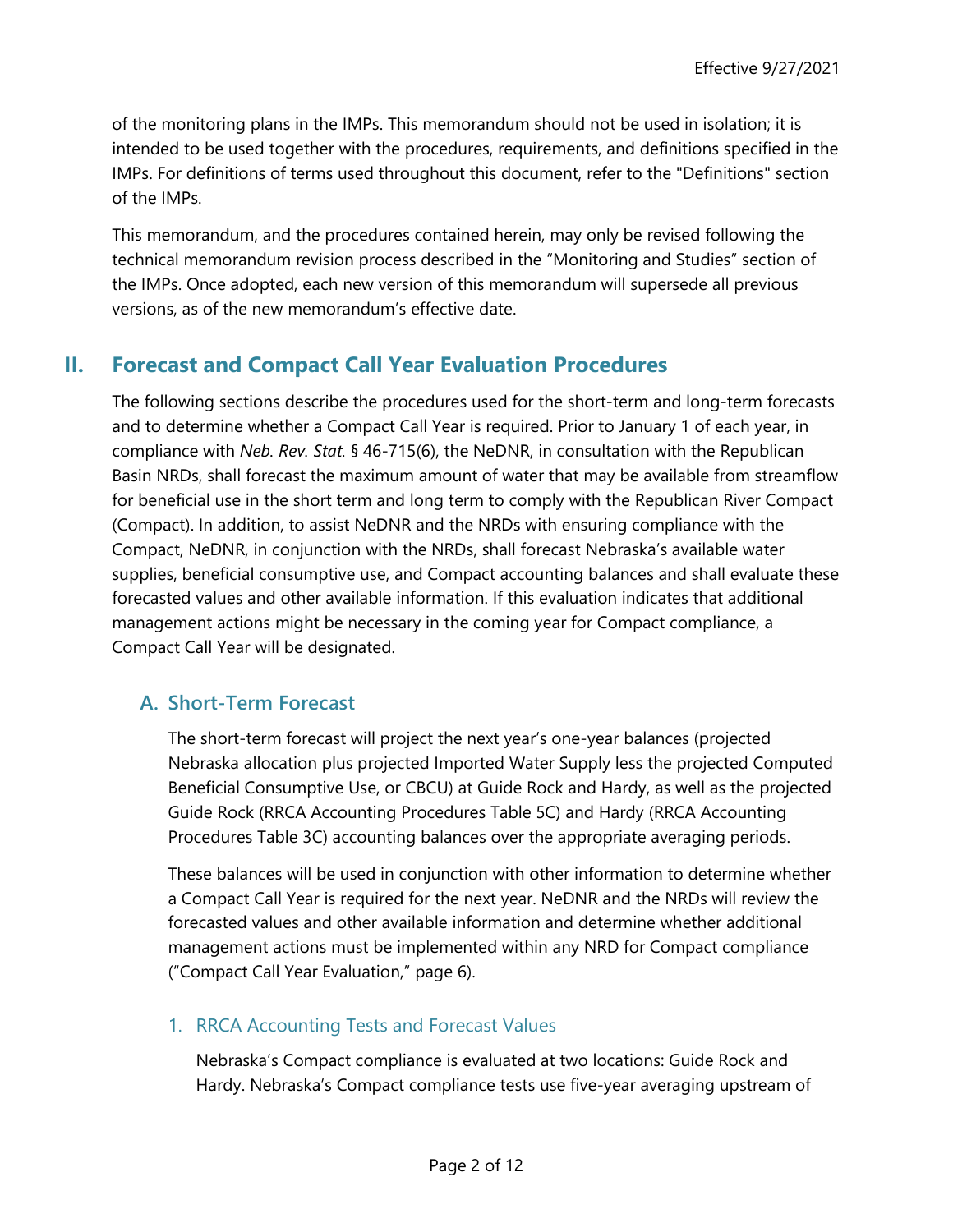Hardy in every year and may also include an additional test based on two-year averaging upstream of Guide Rock or an alternative accounting of three-year averaging upstream of Guide Rock, based on the irrigation supply in Harlan County Lake.

Forecast values are calculated for both Guide Rock and Hardy compliance tests. The NeDNR's forecast values for Guide Rock will include:

- The one-year balance,
- The two-year average balance, and
- The three-year average balance, when applicable.<sup>[\\*](#page-2-1)</sup>

Forecast values for Hardy will include:

- The one-year balance and
- The five-year average balance.

### <span id="page-2-0"></span>2. Terms and Information Used

[Table 1](#page-3-1) defines the terms and subscripts used throughout the equations for the short-term forecast. Data used for previous years will be approved or provisional RRCA accounting values. Data used for the current year will be estimated from preliminary data, groundwater modeling estimates, and previous years' values.

<span id="page-2-1"></span><sup>\*</sup> Three-year averaging is applicable if it is beneficial to use the Alternative Water-Short Year Plan provisions from the Final Settlement Stipulation (i.e., if the previous two years have a greater balance than the last year alone) and an Alternative Water-Short Year Plan has been approved by the RRCA.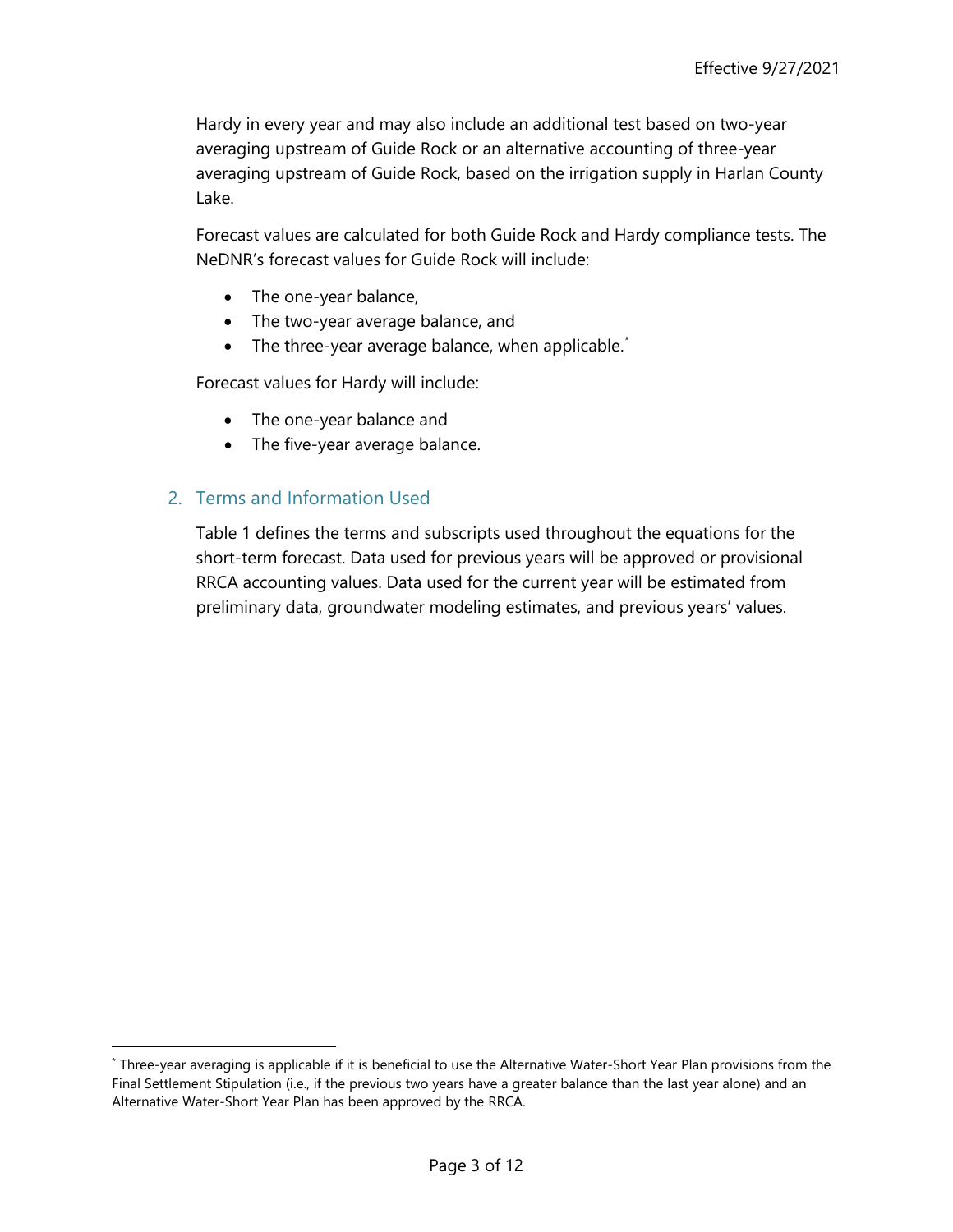| <b>Abbreviation</b>                  | <b>Definition</b>                                                                                                               |
|--------------------------------------|---------------------------------------------------------------------------------------------------------------------------------|
| $T = 0$                              | The current year (the year in which the forecast is being calculated)                                                           |
| $T - 1, T - 2,$<br>$T - 3$           | 1, 2, and 3 years before the current year                                                                                       |
| $T + 1$                              | The upcoming year that is being forecast                                                                                        |
| Hardy, Guide Rock,                   | Subscripts used on other terms to indicate the area in Nebraska to which                                                        |
| <b>Below Guide Rock</b>              | the term pertains: the basin upstream of Hardy, the basin upstream of<br>Guide Rock, or downstream of Guide Rock, respectively  |
| CO, KS                               | Subscripts used on other terms to indicate that the term pertains to the<br>state of Colorado or Kansas, respectively           |
| <b>CWS</b>                           | Nebraska's Computed Water Supply                                                                                                |
| <b>IWS</b>                           | Nebraska's Imported Water Supply credit                                                                                         |
| <b>CBCU</b>                          | Nebraska's total Computed Beneficial Consumptive Use                                                                            |
| <b>GwCBCU</b>                        | Groundwater Computed Beneficial Consumptive Use                                                                                 |
| <b>SwCBCU</b>                        | Surface Water Computed Beneficial Consumptive Use                                                                               |
| <b>Nebraska</b><br><b>Allocation</b> | The amount of water the State of Nebraska is allowed to use in year $T + 1$                                                     |
| <b>Balance</b>                       | The sum of Nebraska's Allocation and the Nebraska Imported Water<br>Supply, less Nebraska's Computed Beneficial Consumptive Use |
| <b>HCL Content</b>                   | Harlan County Lake content as of January 1 of year $T + 1$                                                                      |
| <b>NE Lake</b>                       | Nebraska Lake content for the five US Bureau of Reclamation Reservoirs                                                          |
| Volume                               | as of January 1 of year $T + 1$ , or estimated based on alternative surface<br>water project sponsor plans                      |
| af                                   | Acre-feet                                                                                                                       |

<span id="page-3-1"></span>Table 1. Abbreviations used for the short-term forecast procedures.

#### <span id="page-3-0"></span>3. Projected Hardy One-Year Balance

The following equations are used to determine Nebraska's one-year Hardy balances for the forecast year. All terms are for the forecast year  $(T + 1)$  unless otherwise specified.

Hardy One-Year Balance = Allocation<sub>Hardy</sub> + IWS - CBCU<sub>Hardy</sub>

Where:

Nebraska Allocation $_{\text{Hardy}}$  = CWS $_{\text{Hardy}}$  \* 0.5

 $CWS<sub>Hardy</sub> = SWCBCU<sub>Hardy</sub> + SWCBCU<sub>KS</sub> + SWCBCU<sub>CO</sub>$ + GwCBCU<sub>Hardv</sub> + GwCBCU<sub>KS</sub> + GwCBCU<sub>CO</sub>

+ Stateline Streamflow

IWS = Two-year average of  $T = 0$  and  $T - 1$  IWS values

 $CBCU_{Hardy} = SWCBCU_{Hardy} + GWCBCU_{Hardy}$ 

SwCBCU<sub>Hardy</sub> = -4x10<sup>-7</sup> \* (NE lake volume)<sup>2</sup> + 0.52 \* (NE lake volume) – 42,000 af

SwCBCU<sub>KS</sub> =  $0.1858 * HCL$  content + 9,575 af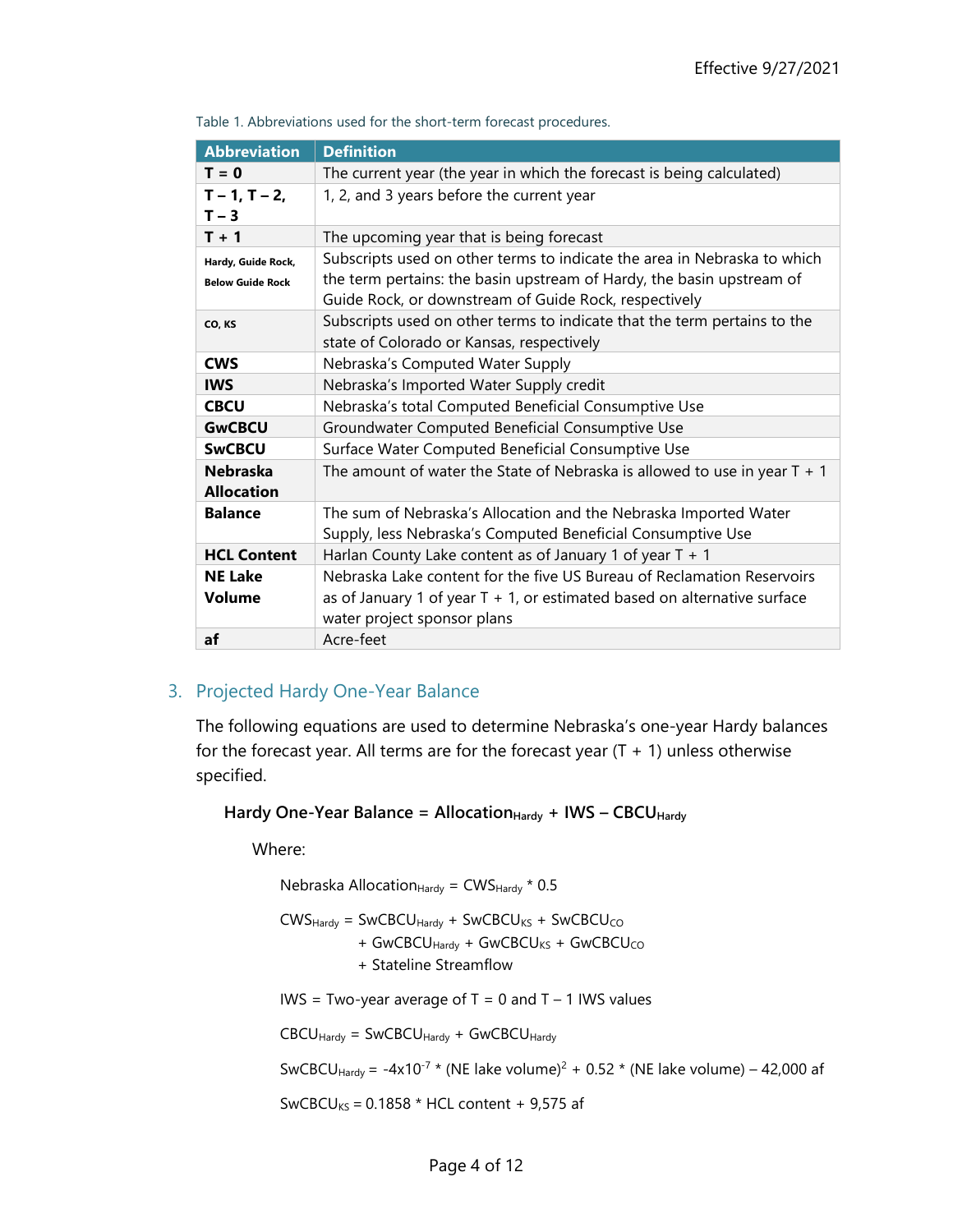SwCBCU<sub>CO</sub> = Two-year average of  $T - 1$  and  $T - 2$  SwCBCU<sub>co</sub>

- GwCBCU<sub>Hardy</sub>, GwCBCU<sub>KS</sub>, GwCBCU<sub>CO</sub> = Two-year average of T = 0 and T 1 GwCBCU values for Nebraska (Hardy), Kansas, and Colorado, respectively; or GwCBCU<sub>Hardy</sub> may be based on alternative information provided by NRDs[†](#page-4-2)
- Stateline Streamflow = 0.41\* (5-year average of previous years' Stateline Streamflow) + 0.23  $*$  HCL content – 27,450 af

#### <span id="page-4-0"></span>4. Projected Guide Rock One-Year Balance

The following equations are used to determine Nebraska's one-year balance upstream of Guide Rock for the forecast year. The forecast values for Guide Rock are back-calculated from the forecasted Hardy values based on the empirical relationship between the two balance. All terms are for the forecast year  $(T + 1)$  unless otherwise specified.

**Guide Rock One-Year Balance = Hardy One-Year Balance \* 0.89 – 9040 af**

Allocation<sub>Guide Rock</sub> = Guide Rock One-Year Balance – IWS + CBCU<sub>Guide Rock</sub>

CBCUGuide Rock = SwCBCUGuide Rock + GwCBCUGuide Rock

SwCBCU<sub>Guide Rock</sub> = SwCBCU<sub>Hardy</sub> – Two-year average of  $T = 0$  and  $T - 1$ SwCBCUBelow Guide Rock values

GwCBCU<sub>Guide Rock</sub> = Two-year average of  $T = 0$  and  $T - 1$  GwCBCU<sub>Guide Rock</sub> values

#### <span id="page-4-1"></span>5. Projected Two, Three, and Five-Year Average Balances

Nebraska's one-year balance for Hardy (year  $T + 1$ ) will be averaged with the previous four years' approved or preliminary RRCA accounting balances to project the five-year average upstream of Hardy. Nebraska's one-year balance for Guide Rock (year T + 1) will be averaged with the applicable previous years' approved or preliminary RRCA accounting balances to project the two-year or three-year average upstream of Guide Rock.

<span id="page-4-2"></span><sup>†</sup> If management actions are expected to limit groundwater pumping within an NRD to be less than the previous twoyear average, a revised estimate of GwCBCU for Nebraska may be developed. Prior to NeDNR incorporating these management actions into any updates, the NRD will provide the maximum groundwater pumping allocation and a map indicating the geographic area where the allocation or other management actions apply. NeDNR will use such information provided by the NRD and represent such information in the RRCA groundwater model. These updated GwCBCU values will be used in the forecast and also for estimating each NRD's balance before pumping data are available.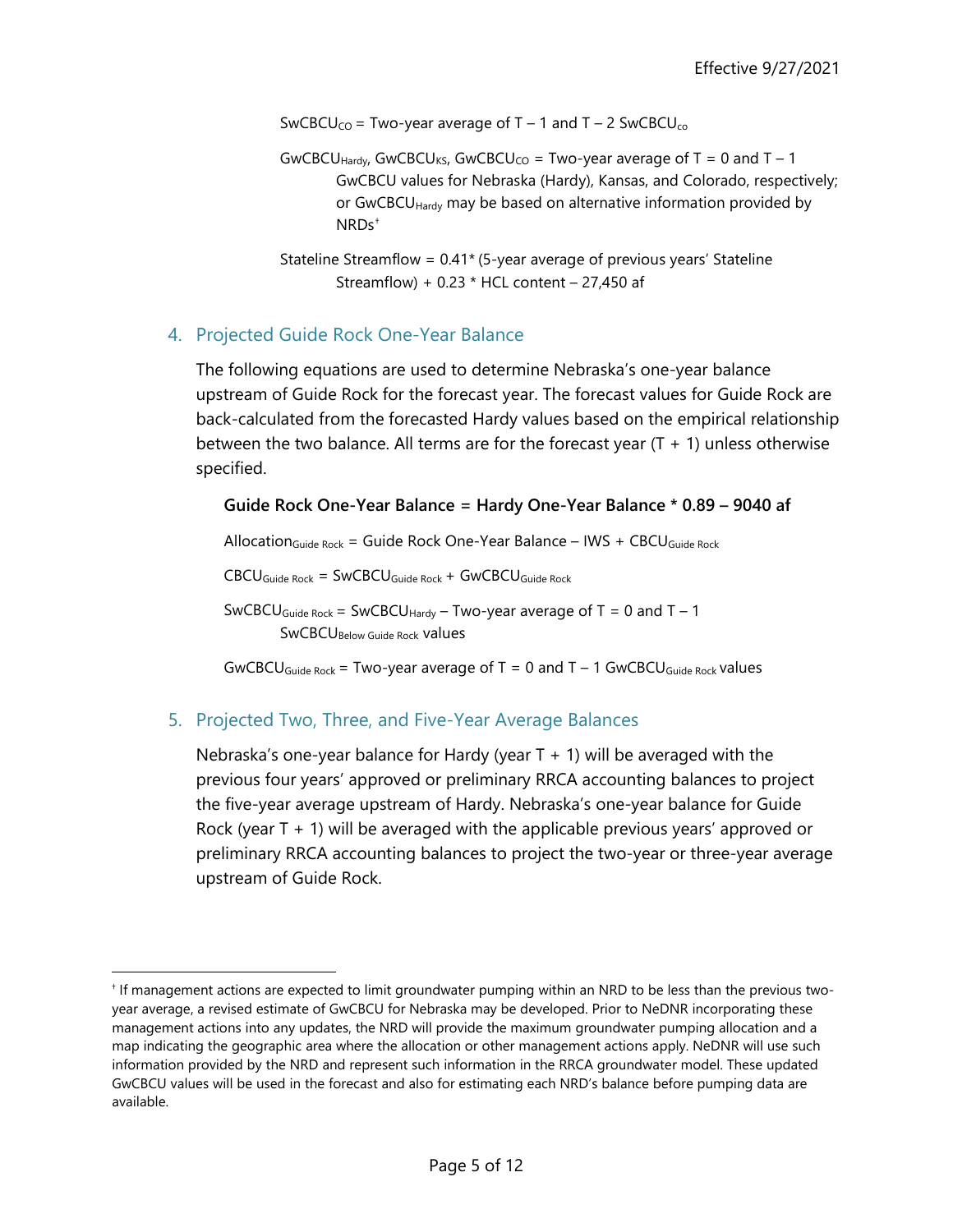## <span id="page-5-0"></span>**B. Compact Call Year Evaluation**

This section details the procedures that will be used to determine whether the upcoming year is a Compact Call Year. The Compact Call Year decision consists of two evaluations: one evaluation for Hardy and one for Guide Rock. Both evaluations must be completed each year, as shown in [Figure 1.](#page-5-1)



<span id="page-5-3"></span><span id="page-5-2"></span><span id="page-5-1"></span>Figure 1. The Compact Call Year decision framework for the Republican River Basin consists of two tests, as illustrated in this figure. $^{*,\mathfrak{g}}$  .

<span id="page-5-4"></span><sup>‡</sup> If it is beneficial to use the Alternative Water-Short Year Plan provisions from the Final Settlement Stipulation (i.e., if the previous two years have a greater balance than the last year alone), and if an Alternative Water-Short Year Plan has been approved by the RRCA, then substitute "3-year" for "2-year" in the Guide Rock test.

<span id="page-5-5"></span><sup>§</sup> In the second consecutive Compact Call Year, the 10,000 af threshold for the Guide Rock test will be reduced to 5,000 af. For the third and subsequent consecutive Compact Call Years, this value will be reduced to zero.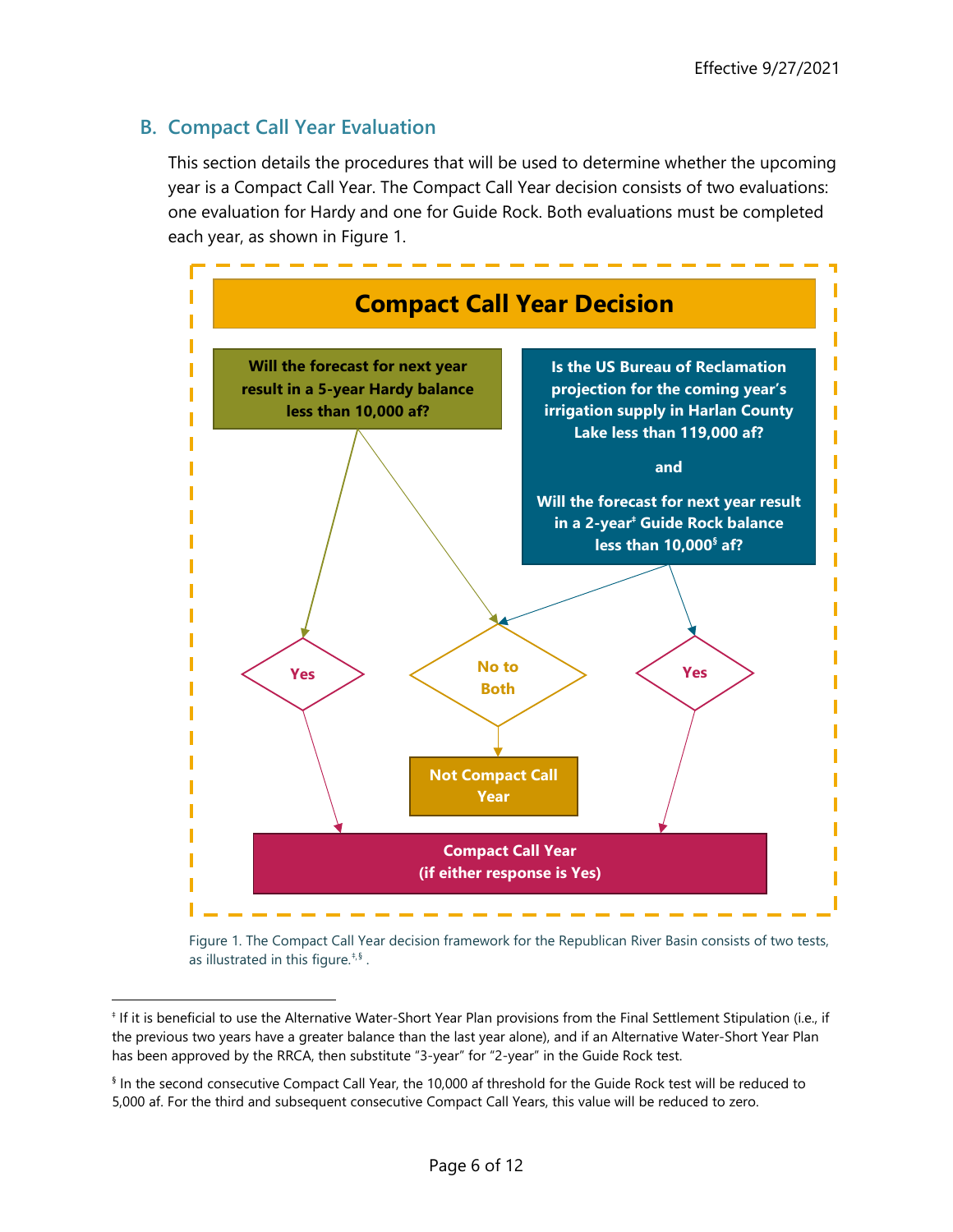# <span id="page-6-0"></span>**C. Long-Term Forecast**

Due to the absence of a long-term trend in water supplies, the periods of low water supplies in the future are likely to be similar to periods of low water supplies from the past. Historically, the minimum water supplies that have been available to Nebraska were approximately 200,000 acre-feet. Therefore, the amount of water that may be available from streamflow for beneficial use ten years in the future, assuming several consecutive dry years, is estimated to be approximately 200,000 acre-feet. NeDNR will continue to estimate minimum water supplies and long-term trends to monitor whether future changes are needed to these long-term forecast procedures.

# <span id="page-6-1"></span>**III. Compact Compliance Actions**

As described in the IMPs, NeDNR will estimate each NRD's share of Nebraska's Republican River Compact (Compact) obligations before January 1 of each Compact Call Year and will provide the NRDs with updated estimates as needed throughout the year. This section includes the formulas and procedures used to estimate the volume of water each NRD may need to provide through management actions to make up remaining deficits during the year for Compact compliance. This section provides instructions for evaluating each NRD's balances and its management action requirements to ensure compliance with the Compact by keeping its Net Groundwater Depletions to streamflow within its share of Nebraska's available water supplies under the Compact.

### <span id="page-6-2"></span>**A. RRCA Accounting and Applicable Averaging Periods**

Nebraska's Compact compliance tests use five-year averaging upstream of Hardy every year and may also include an additional test based on two-year averaging upstream of Guide Rock or an alternative accounting of three-year averaging upstream of Guide Rock. The methods of determining applicable accounting and averaging periods are specified in the Final Settlement Stipulation, Republican River Compact Administration (RRCA) Accounting Procedures, and RRCA resolutions and are not repeated here. The averaging periods, compliance points, and baseline depletion percentages used to evaluate compliance with the IMPs and the basin-wide plan will correspond with the applicable accounting for the RRCA for the same year.

### <span id="page-6-3"></span>**B. Yield from Management Actions and Crediting**

When an NRD implements programs or takes management actions to improve Nebraska's Compact balance, that improvement will be reflected in the NRDs' own balance. This includes improvement resulting from groundwater regulations and controls, surface water leases or agreements, augmentation, incentive programs, or other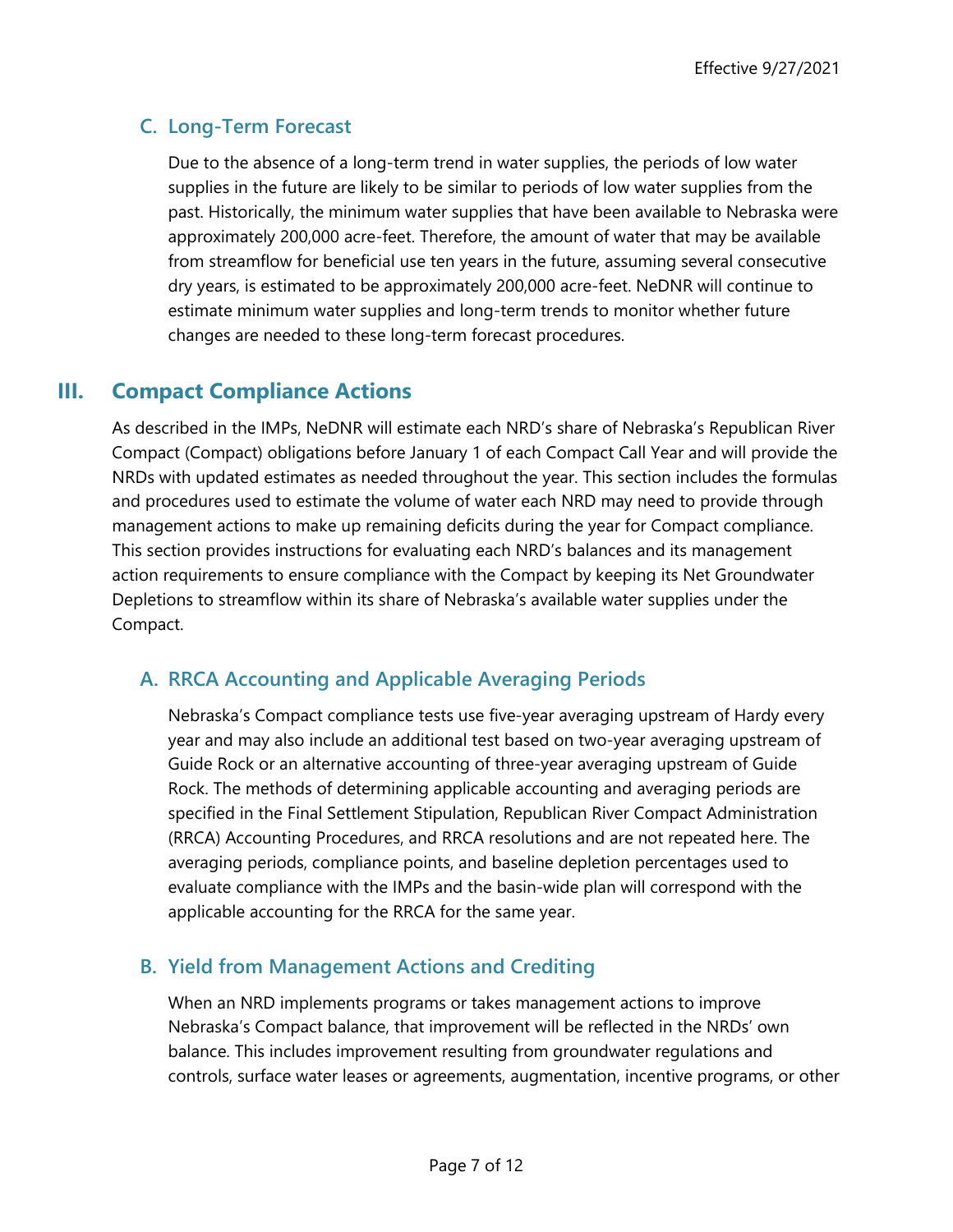management actions. Calculation of the water savings associated with management actions will be completed in conformance with RRCA Accounting Procedures.

Water savings resulting from groundwater regulations or other programs resulting in reduced groundwater pumping are represented in the RRCA groundwater model, resulting in a lower groundwater CBCU for the NRD. Therefore, the benefits to the NRD of regulations or programs to reduce groundwater pumping are included in the equations below as part of the term "\_RNRD GwCBCU."

In contrast, many of the other kinds of programs and management actions listed above do not affect groundwater pumping, thus their benefits are not represented in the groundwater model. For programs and management actions not already represented in the groundwater model, a separate credit is given. When the IMPs or this memorandum refer to credit for water savings or yield from management actions, these terms are specifically referring to improvements in Nebraska's Compact balance resulting from programs or management actions not already accounted for as a reduction to groundwater CBCU. Credits for management actions not already accounted for as part of groundwater CBCU are included in the equations below in the terms "All NRD Management Actions" and "\_RNRD Management Actions."

In addition to the credits described above for NRD management actions, current RRCA procedures include additional credits and future obligations for Nebraska, which are then distributed among the NRDs as follows. Under current RRCA procedures, when Nebraska's balance is negative, management actions may be required within the year; alternatively, a different timeframe and conditions in which Nebraska will supply yield from management actions may be established than would have otherwise been required within the year.<sup>[\\*\\*](#page-7-1)</sup> When these alternative conditions apply, Nebraska's credit and future obligation for deferred yield from management actions will be distributed proportionally to the NRDs with negative balances with the best available data at the time.

### <span id="page-7-0"></span>**C. Determining each NRD's Balance and Management Action Requirements**

This section describes how the NRDs' balances are to be calculated. It begins with the determination of the portion of Nebraska's water supply under the Compact that is allotted to each NRD (["Allowable Groundwater Depletions,](#page-8-0)" below). Next, it specifies how this, and additional, information is used to determine the NRD's annual and accounting period balances (["NRD Balances,](#page-9-0)" page [10\)](#page-9-0). That subsection also describes the

<span id="page-7-1"></span><sup>\*\*</sup> Current Compact compliance requirements allow for Nebraska to end an accounting year with a negative balance and for Kansas to retain this accounting balance for use in a subsequent Compact Call Year (Defined as: Remaining Compact Compliance Volume, Resolution Approving Long-Term Agreements Related to the Operation of Harlan County Lake for Compact Call Years, August 24, 2016).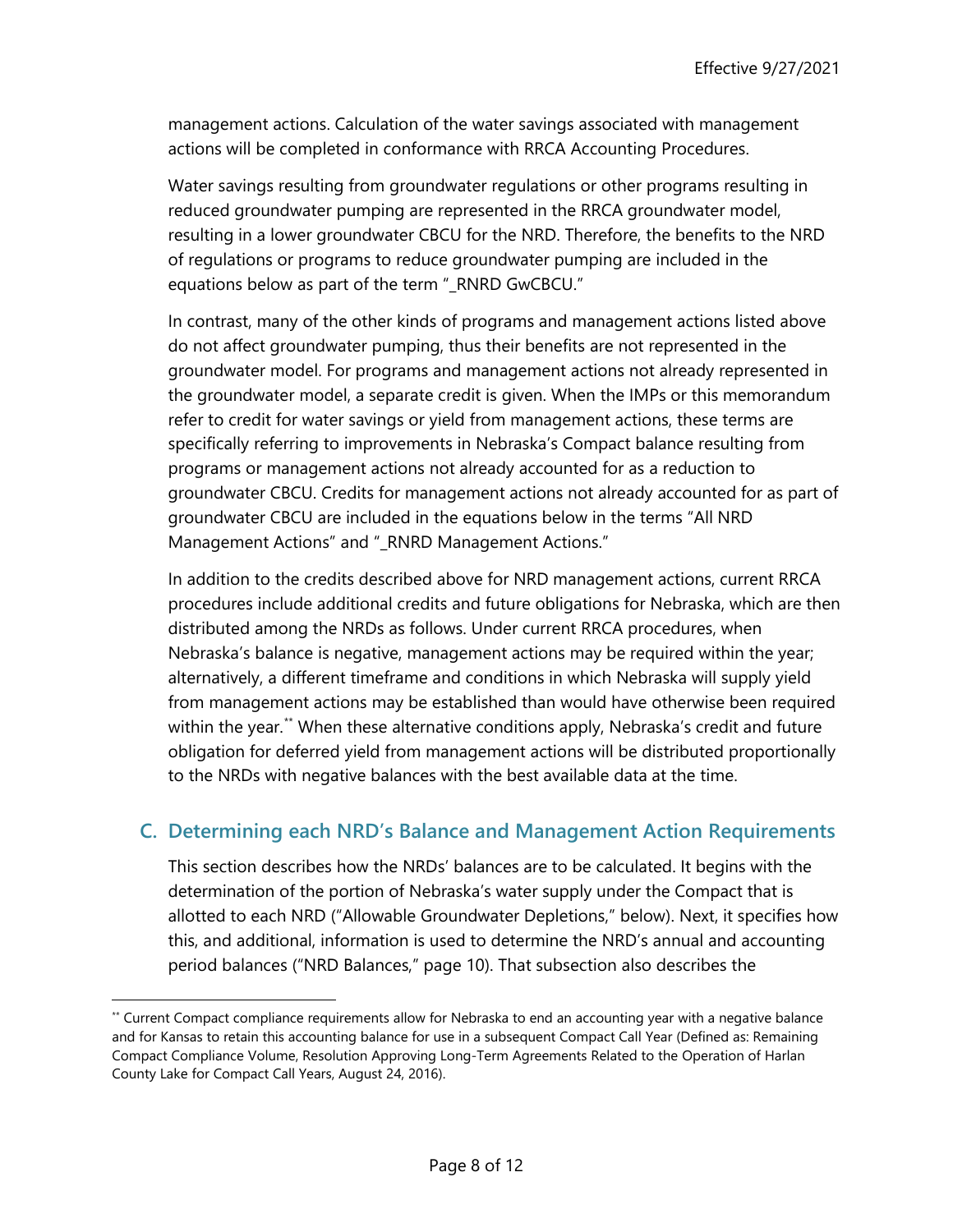relationship between NRD balances, the IMPs' short-term compliance standard, and MHO A from the basin-wide plan. Finally, this section concludes by describing how each NRD's management actions necessary to ensure Compact compliance are determined (["Establishing Management Action Requirements,](#page-10-0)" page [11\)](#page-10-0). In the equations in this section, "\_RNRD" represents an individual NRD (URNRD, MRNRD, or LRNRD).

#### <span id="page-8-0"></span>1. Allowable Groundwater Depletions

"Allowable Groundwater Depletions for Nebraska" refers to the depletions to streamflow from groundwater pumping within URNRD, MRNRD, and LRNRD, cumulatively, that can be allowed in any one year without exceeding the Compact allocation. Under the IMPs, each NRD is allotted a fixed proportion of the Allowable Groundwater Depletions for Nebraska, based on the agreed-upon Baseline Depletion Percentages.<sup>[††](#page-8-1)</sup> The equations below show how Allowable Groundwater Depletions for each NRD are calculated.

<span id="page-8-2"></span>The data used in these calculations are to be consistent with RRCA Accounting Procedures and RRCA accounting data and use best-available information NeDNR has at the time of the calculation. These same equations are used for both the basin upstream of Hardy (five-year accounting) and the basin upstream of Guide Rock (two or three-year accounting).

# **Allowable Groundwater Depletions for Nebraska = Nebraska Allocation + Nebraska Credits – SwCBCUNE – Other NRD CBCU**

Where:

Nebraska Allocation = Nebraska's water supply under the Compact;

- Nebraska Credits = Nebraska's Imported Water Supply credit (IWS) and Nebraska Resolution Water Supply credit (NERWS);
- $SwCBCU<sub>NE</sub>$  = the surface water consumptive use by Nebraska, including net evaporative losses; and
- Other NRD CBCU = the groundwater CBCU calculated for the South Platte NRD, Twin Platte NRD, Tri-Basin NRD, Central Platte NRD, and Little Blue NRDs.

#### **\_RNRD Allocation =**

**(Allowable Groundwater Depletions for Nebraska – All NRD Management Actions) \* Applicable Baseline Depletion Percentage**

<span id="page-8-1"></span><sup>††</sup> The Baseline Depletion Percentages assigned to the NRDs for the basin upstream of Hardy are: URNRD, 43.9 %; MRNRD, 30.8 %; and LRNRD, 25.3 %. The Baseline Depletion Percentages assigned to the NRDs for the basin upstream of Guide Rock are URNRD, 44.4 %; MRNRD, 31.1 %; and LRNRD, 24.5 %.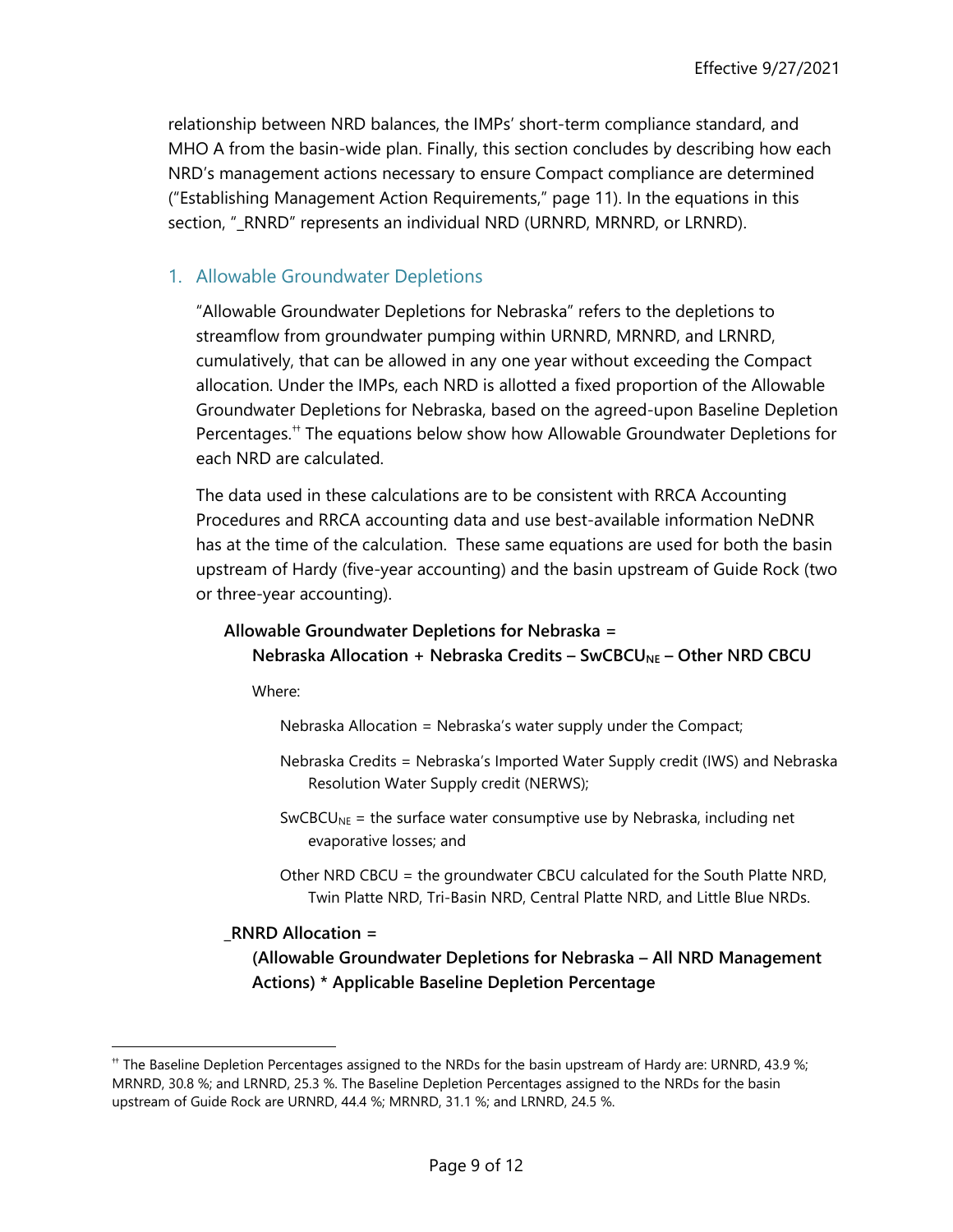Where:

- **Allowable Groundwater Depletions for Nebraska** is calculated as shown in the previous equation;
- **All NRD Management Actions** = the total yield of all management actions taken by URNRD, MRNRD, and LRNRD that are not represented in the RRCA groundwater model (set to zero at the time of the forecast, projected values for preliminary accounting estimates, and final reported values for final accounting)
- **Applicable Baseline Depletion Percentage** = the Baseline Depletion Percentage for \_RNRD for the applicable averaging perio[d.††](#page-8-2)

#### **Allowable Groundwater Depletions for \_RNRD = \_RNRD Allocation + Applicable Previous Years' Balance**

Where:

**\_RNRD Allocation** is calculated as shown in the previous equation; and

**Applicable Previous Years' Annual Balance** = the \_RNRD's annual balance from previous years within the appropriate averaging period.

#### <span id="page-9-0"></span>2. NRD Balances

The calculation to determine each NRD's annual and averaging period balances shall be performed with preliminary, projected, or finalized data, as available, Compact accounting values applicable to the current year, as follows:

### **\_RNRD Annual Balance = \_RNRD Allocation – \_RNRD GwCBCU + \_RNRD Management Actions**

Where:

**\_RNRD Allocation** is calculated as shown in the previous equation;

**\_RNRD GwCBCU** = the portion of Nebraska's groundwater CBCU that is attributable to \_RNRD based on the most recent NeDNR groundwater model update; and

**\_RNRD Management Actions** = the yield from \_RNRD's management actions that are not represented in the RRCA groundwater model (set to zero at the time of the forecast, projected values for preliminary accounting, and final reported values for final accounting)

### **\_RNRD Averaging Period Balance = the average of the NRD's Annual Balances over the appropriate averaging period**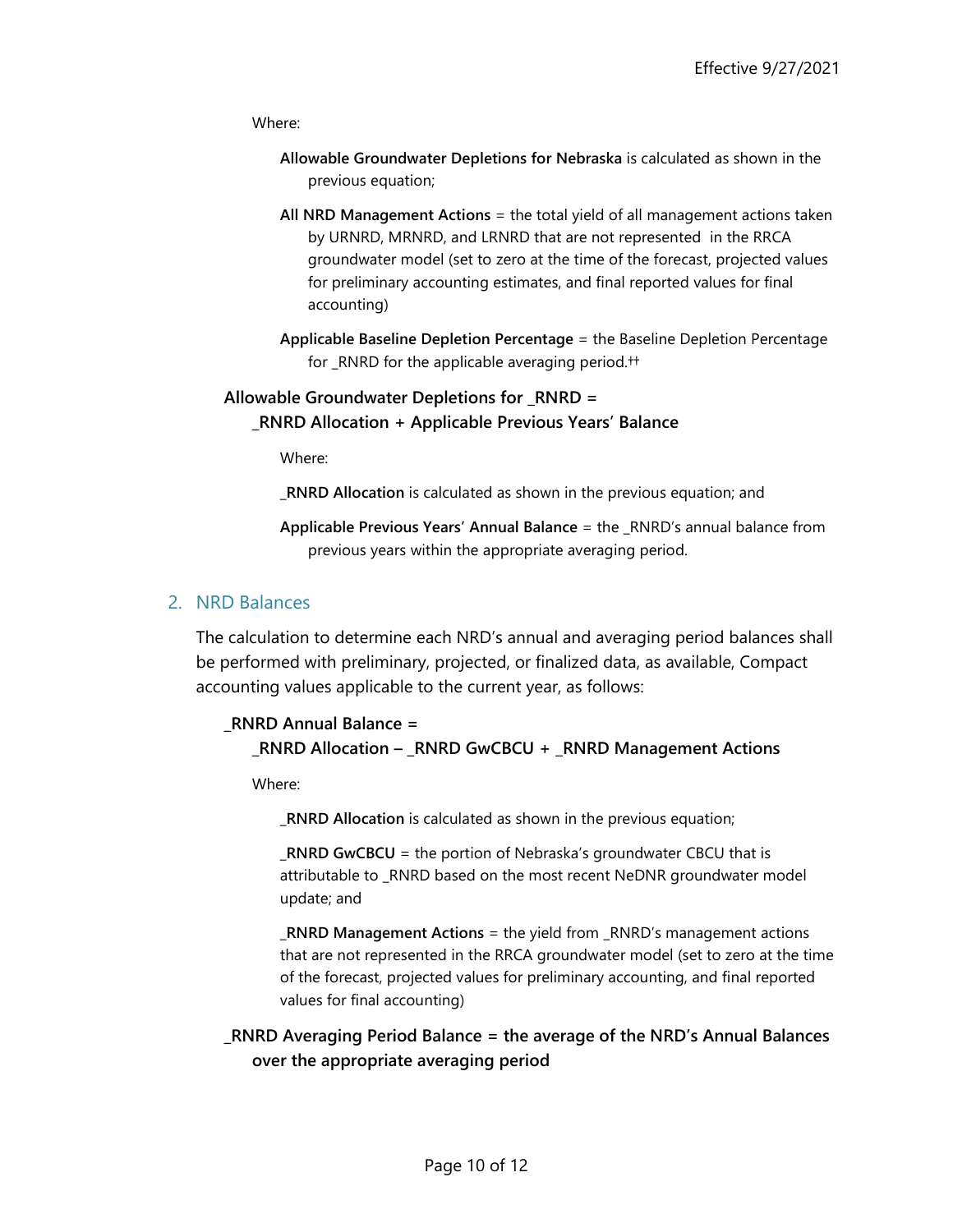Note that the IMPs' short-term compliance standard (Compliance Standard ii.) and MHO A from the basin-wide plan both ask whether each NRD's net depletions to streamflow are within its Allowable Groundwater Depletions. Because the NRD's net depletions to streamflow equal the NRD's GwCBCU plus its yield from management actions, and the term "Allowable Groundwater Depletions for \_RNRD" includes the NRD's Allocation plus applicable previous years' balances, both MHO A and the IMP's short-term compliance standard are mathematically equivalent to assessing whether the NRD's final Averaging Period Balance is positive. If an NRD's final Averaging Period Balance is positive for the year being assessed, that NRD has met both the short-term compliance standard and MHO A for that year. If an NRD's final Averaging Period Balance is negative for the year being assessed, management actions are required, as described in the "Compliance Standards" section of the IMPs.

### <span id="page-10-0"></span>3. Establishing Management Action Requirements

NeDNR will establish each NRD's projected Averaging Period Balance before January 1 of each Compact Call Year and as needed throughout the Compact Call Year as follows. Each evaluation will specify the NRD's balances, whether additional management actions are necessary, and the timeframe within which the management actions need to be performed. The results of each evaluation will be rounded to the nearest 100 acre-feet.

If an NRD's Averaging Period Balance is positive and that NRD has no previous year obligations at the time of the evaluation, no further management actions will be necessary by that NRD at that time. If an NRD's Averaging Period Balance is negative, then that NRD's portion of Nebraska's total required yield from management actions will be proportional to that NRD's negative Averaging Period Balance relative to the sum of all other negative NRD balances. This negative balance will be added to any Remaining Compact Compliance Volume that was previously assigned to an NRD.

The required yield of NRD management actions and duration of NeDNR water administration (described in the IMPs' controls) will be reevaluated throughout the year in the context of changes in expected water supplies and water uses, the NRD management actions that have been or may be implemented, approved RRCA modifications, or other administrative, operational, and hydrologic factors. After an NRD provides notification of planned management actions, NeDNR will calculate the yield and crediting from the management actions as described in Section B and use the yield from these planned management actions to update a balance for that NRD as described in Section C.

Note that this section is limited to describing the determination of management actions necessary to ensure compliance with the Compact. The IMPs also include